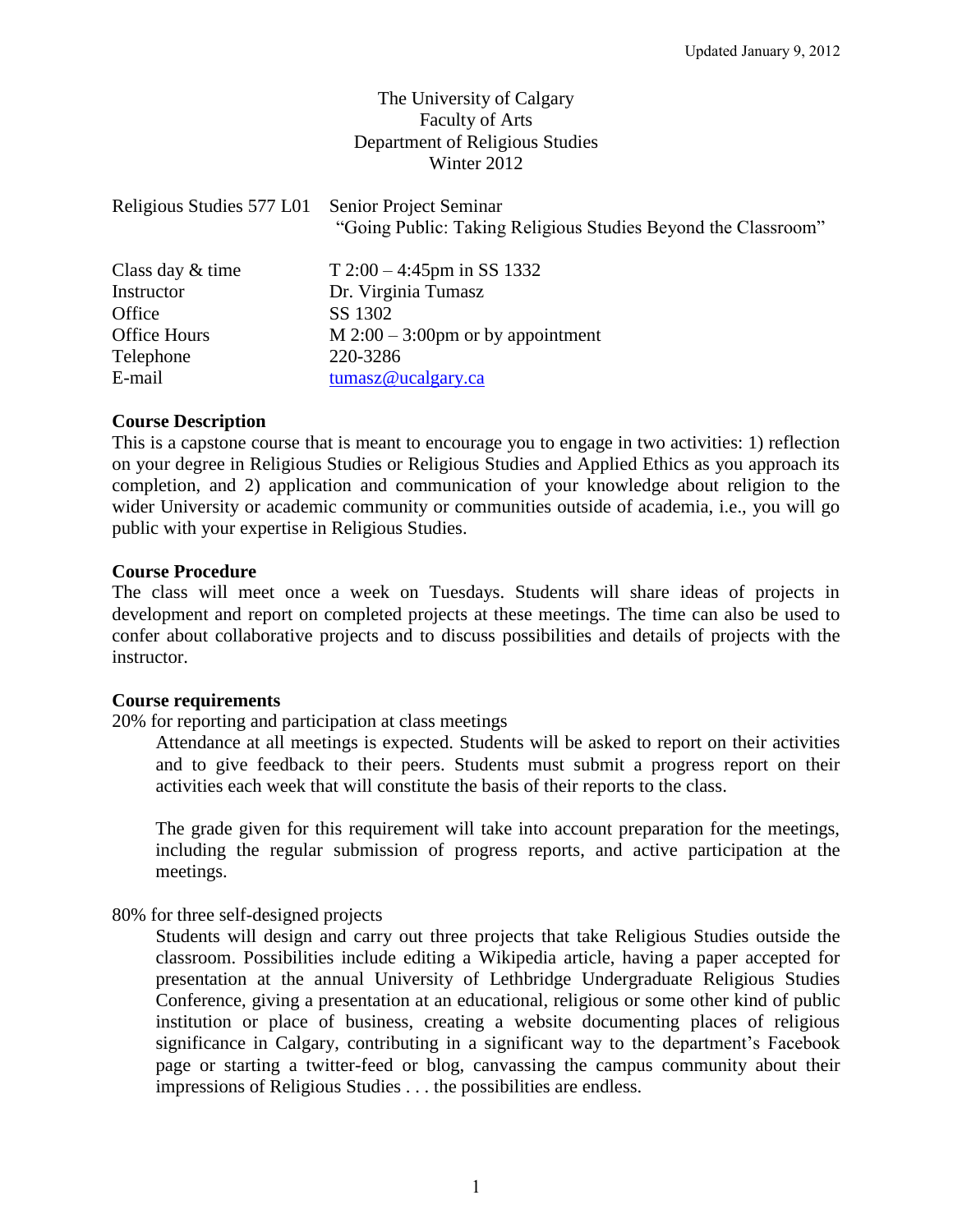**Grading weight of projects**: The value of each project will be set by the student and agreed upon by the professor within the parameters that no project will be worth less than 15% and all three will total 80%.

## **Deadlines for Project Proposals, Completion of Projects, and Reports:**

Students must submit proposals for all projects by means of the Project Proposal Template.

All proposals require approval by the instructor.

One proposal must be submitted by January 24 and all three must be submitted and approved by February 28.

One project must be completed no later than February 14, another by March 27, and the third by April 10.

Failure to meet any of the above deadlines without obtaining an extension from the instructor will result in a penalty of one full letter grade on the project in each instance.

Students must report on all three projects while working on them and at completion. Failure to give a full report on a project in class will result in a reduction of one full letter grade for the project.

## **Large projects:**

If a student comes up with an idea for one large project, s/he can divide the larger project into distinct components to arrive at the three required projects.

Students can propose to work together on a team project so long as they specify the division of duties and the means of assessment of individual contributions.

*\*There will be no Registrar scheduled final exam for this course.*

## **Core competencies**

Some of the skills that students can expect to develop in completing the work for this course include:

- Thinking outside the box
- Application of knowledge attained in the degree program to 'real-world' situations
- Organization of material for presentation
- Oral presentation
- Written communication
- Independent research

## **Grading**:

A letter grade will be assigned to each component of the course (with the above-noted exception of the weekly written responses) according to the University"s "Undergraduate Grading System," which appears in the University Calendar:

| $A+$  | 4.00 | Outstanding.                                                                                     |
|-------|------|--------------------------------------------------------------------------------------------------|
| A     | 4.00 | Excellent - superior performance, showing comprehensive understanding of subject<br>matter.      |
| $A-$  | 3.70 |                                                                                                  |
| $B+$  | 3.30 |                                                                                                  |
| B     | 3.00 | Good - clearly above average performance with knowledge of subject matter generally<br>complete. |
| $B -$ | 2.70 |                                                                                                  |